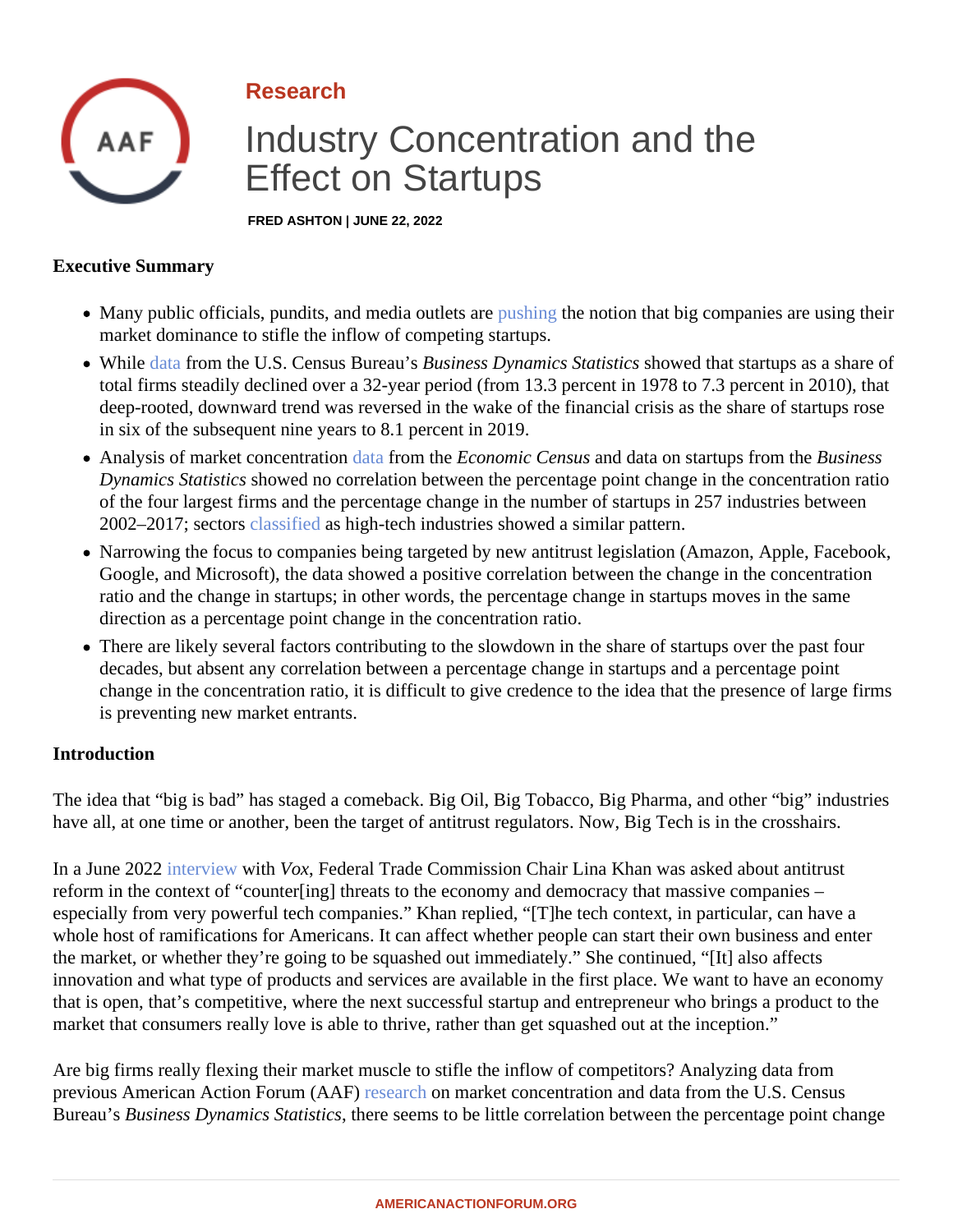concentration levels and the percentage change in the number of startups entering the market between 2002–2017, suggesting that big firms are not snuffing out young competition. [A 202](�� h t t p s : / / i t i f . o r g / p u b l i c a t i o n s / 2 0 2 0 / 0 8 / 0 3 / m o n o p o l y - m y t h s - c o n c e n t r a t i o n - l e a d i n g - f e w e r - s t a r t - u p s /)0 conducted by the Information Technology & Innovation Foundation drew a similar conclusion.

The Startup Landscape

Startups are a vital component of economic growth. They are the main driver of job creation and an important source of innovation.

Data from the Business Dynamics Statistiss sowed that startups, defined in this study as firms less than one year old, created an average of 2.6 million net jobs per year between 1978–2019. By contrast, firms one year and older averaged over 1 million net job losses.

The benefits of startups are not limited to employment. While it is difficult to quantify innovafform best [article](�� h t t p s : / / w w w . f o r b e s . c o m / s i t e s / p e t e r c o h a n / 2 0 1 1 / 0 6 / 2 7 / w h y - s t a r t - u p s - m a t t e r / ? s h = 2 e d 3 8 2 4 f 3 6 2 0) noted that "large companies and start-ups have different attitudes towards innovation. The large companies invest in incremental technologies that have more controllable risks – and predictable returns. By contrast, start-ups invest in breakthrough innovation."

Given the outsized effects new firms have on employment and innovation, understanding the startup landsca aided the analysis.

The Business Dynamics Statistid ataset showed a weakening startup environment between 1978–2010. As depicted in Figure 1, nearly 487,000 startups entered the market in 1978, accounting for 13.3 percent of the to number of firms. In the wake of the financial crisis, that share slipped to a low of 7.3 percent (374,000 startups in 2010. Over that 32-year span, there were 22 years in which the share of startups experienced a percentage point decline. As the effects of the financial crisis waned, however, the share of startups slowly rebounded an climbed to 8.1 percent of total firms in 2019.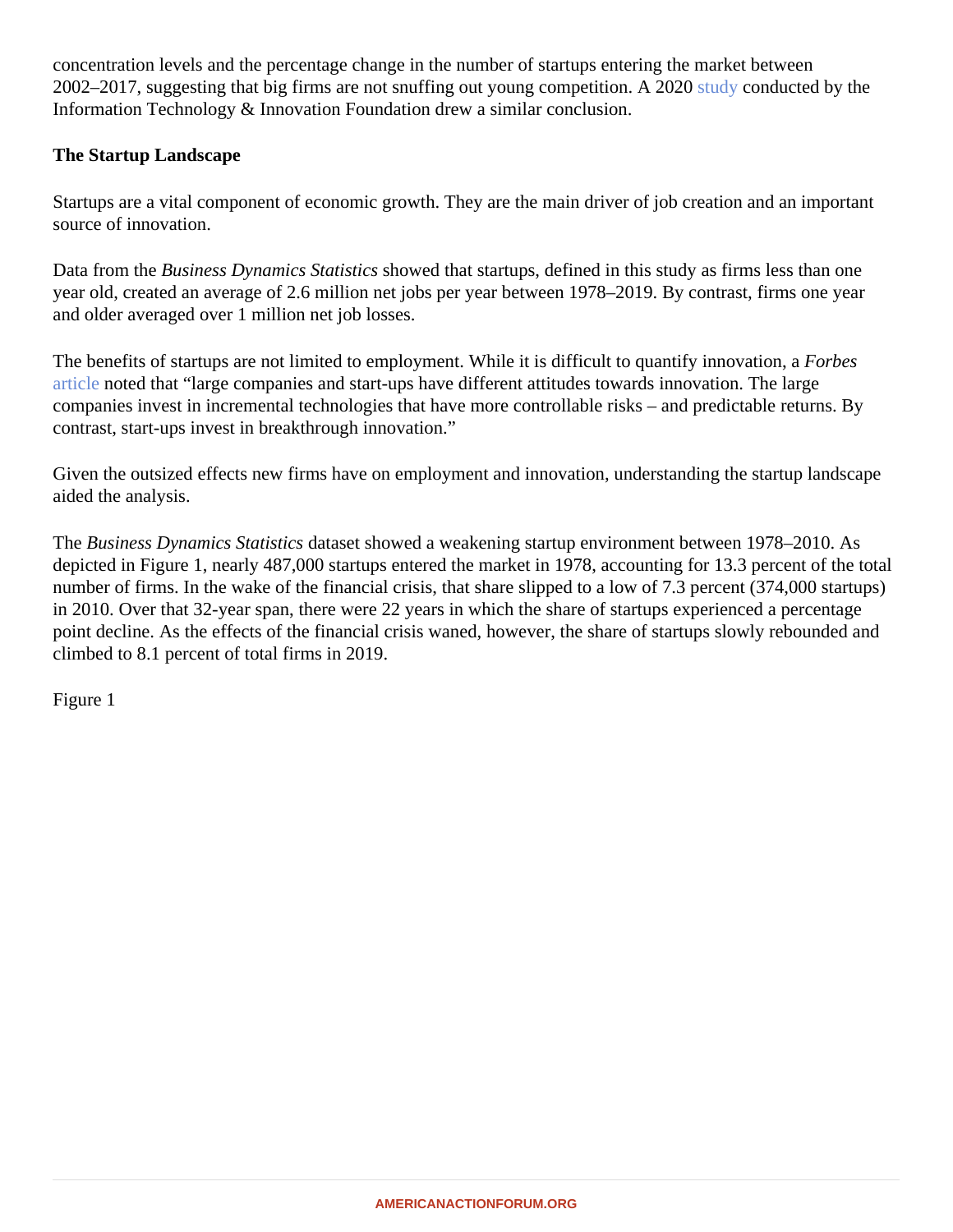The losses in the share of startups over the last four decades were concentrated in a few sectors. Figure 2 sh the share of startups by sector between 1978–2019. In 1978, the retail trade and construction sectors accoun for 18.6 percent and 16.6 percent of startups, respectively. Those shares declined to 9.7 percent and 13.1 pe by 2019.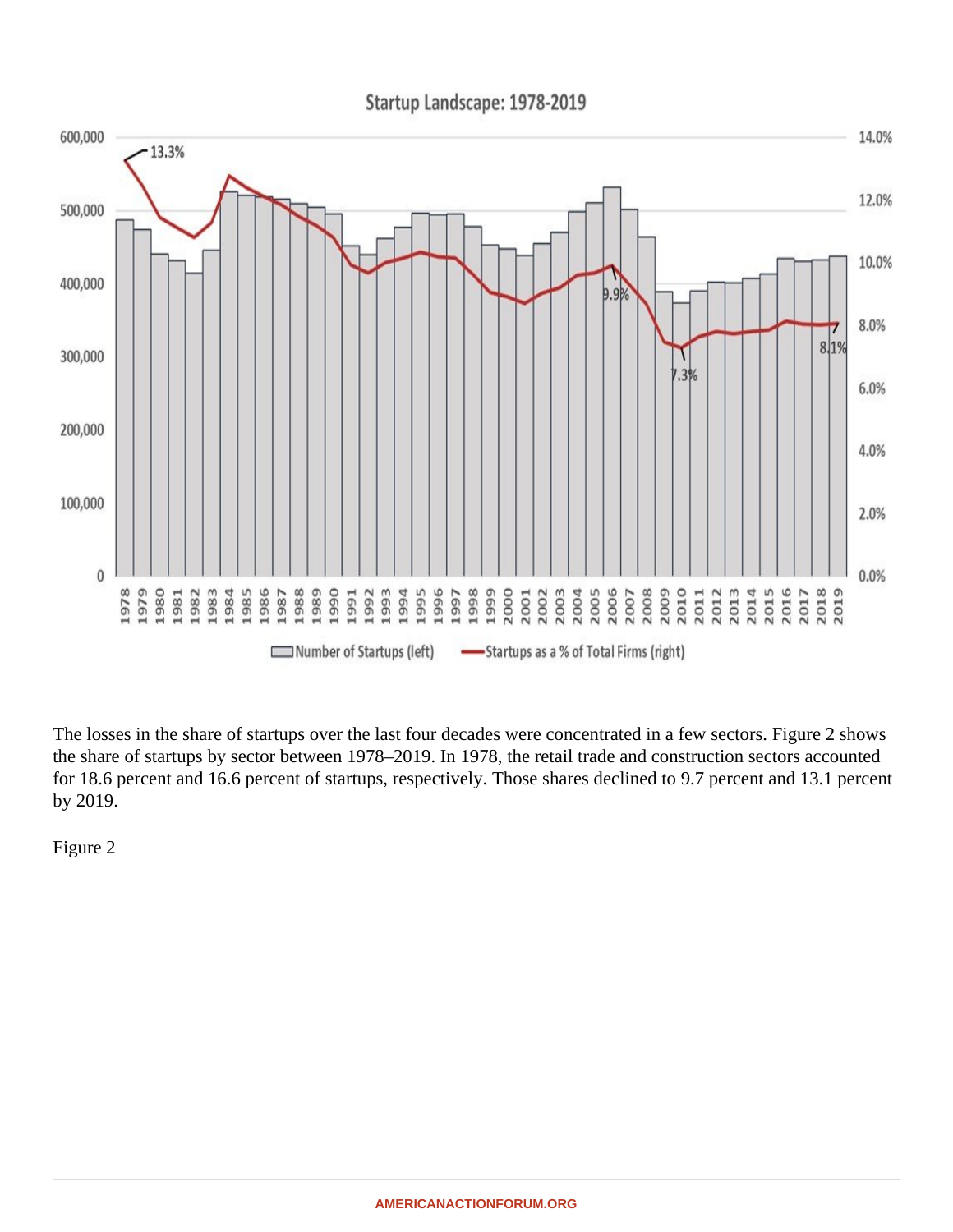Conversely, the professional, scientific, and technical services sector share of startups increased seven percentage points, from 7.3 percent in 1978 to 14.3 percent in 2019. Figure 3 illustrates the percentage point change in the share of startups across sectors between 1978–2019.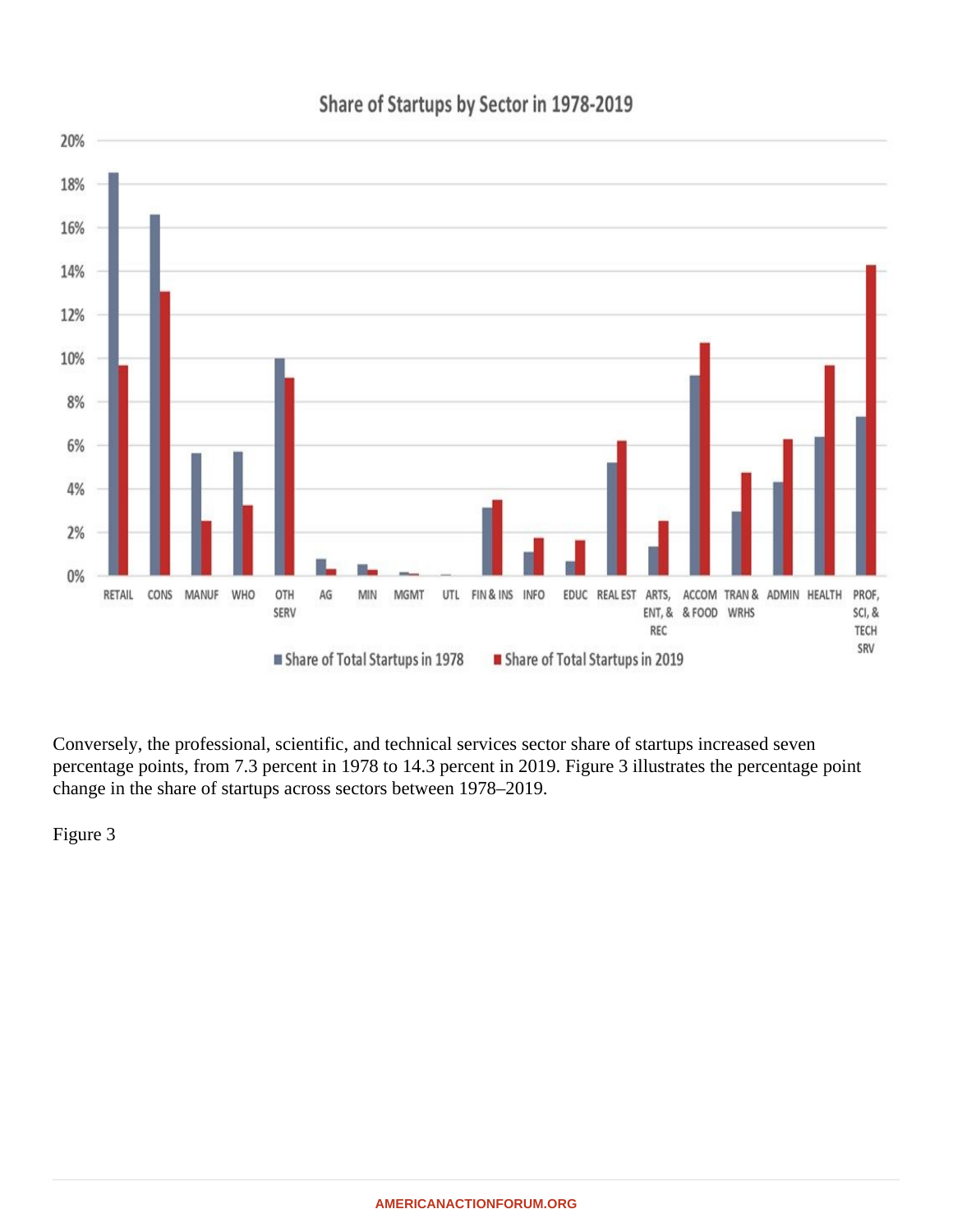Concentration Ratios and Startups

The Business Dynamics Statistic ataset breaks out the number of firms by age and industry using the North American Industry Classification System (NAICS). Similarly, the concentration ratios calculated in previous AAF [researc](�� h t t p s : / / w w w . a m e r i c a n a c t i o n f o r u m . o r g / r e s e a r c h / a r e - m o n o p o l i e s - r e a l l y - a - g r o w i n g - f e a t u r e - o f - t h e - u - s - e c o n o m y /)harealso categorized by NAICS codes.

NAICS codes range in degrees of specificity from a 2-digit NAICS code (a general sector, e.g., 22 – Utilities) t a 6-digit code (a specific industry, e.g., 221115 – Wind Electric Power Generation) usiness Dynamics Statistics data have NAICS detail at the 4-digit level (e.g., 2211 – Electric Power Generation, Transmission an Distribution). While using the most detailed 6-digit breakdown is preferred, using the 4-digit classification provided a reasonable approximation of the relationship between concentration ratios and startup activity.

The main finding of the study is displayed in Figure 4, with each dot representing one of the 257 4-digit NAICS industries with relevant data. The position of each dot corresponds to the percentage point change in the concentration ratio of the four largest firms (CR4) and the percentage change in the number of startups betwe 2002–2017.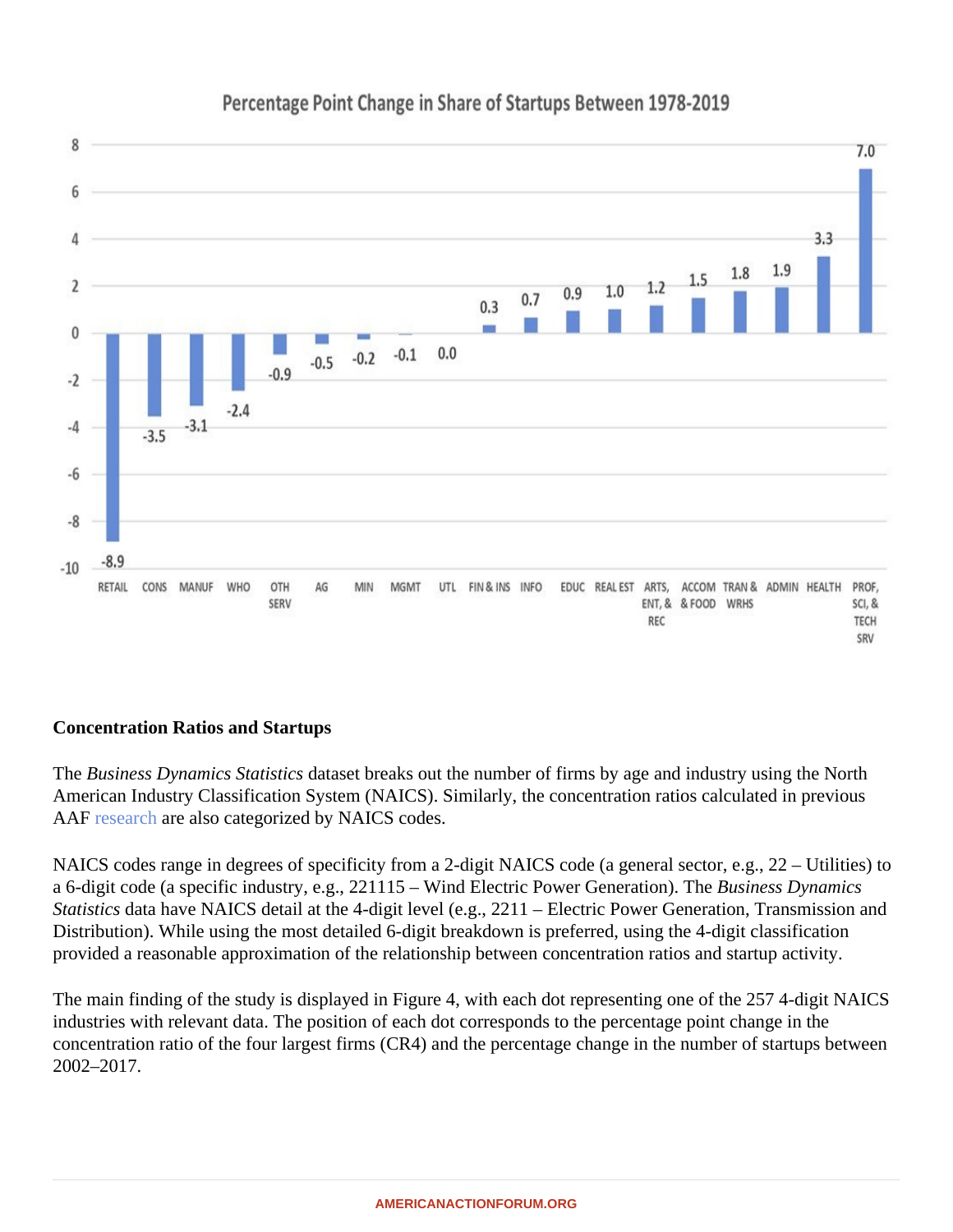Figure 4

If there is validity to the theory that higher market concentration suppresses new market entrants, there would a discernible negative correlation between the two variables, meaning that a change in the CR4 moves in the opposite direction of the percentage change in startups. The graph shows zero (0.00) correlation between the variables.

While this study does not attempt to establish a causal relationship between the change in CR4 and the percentage change in the number of startups over time, it does show how the variables move in relation to each other.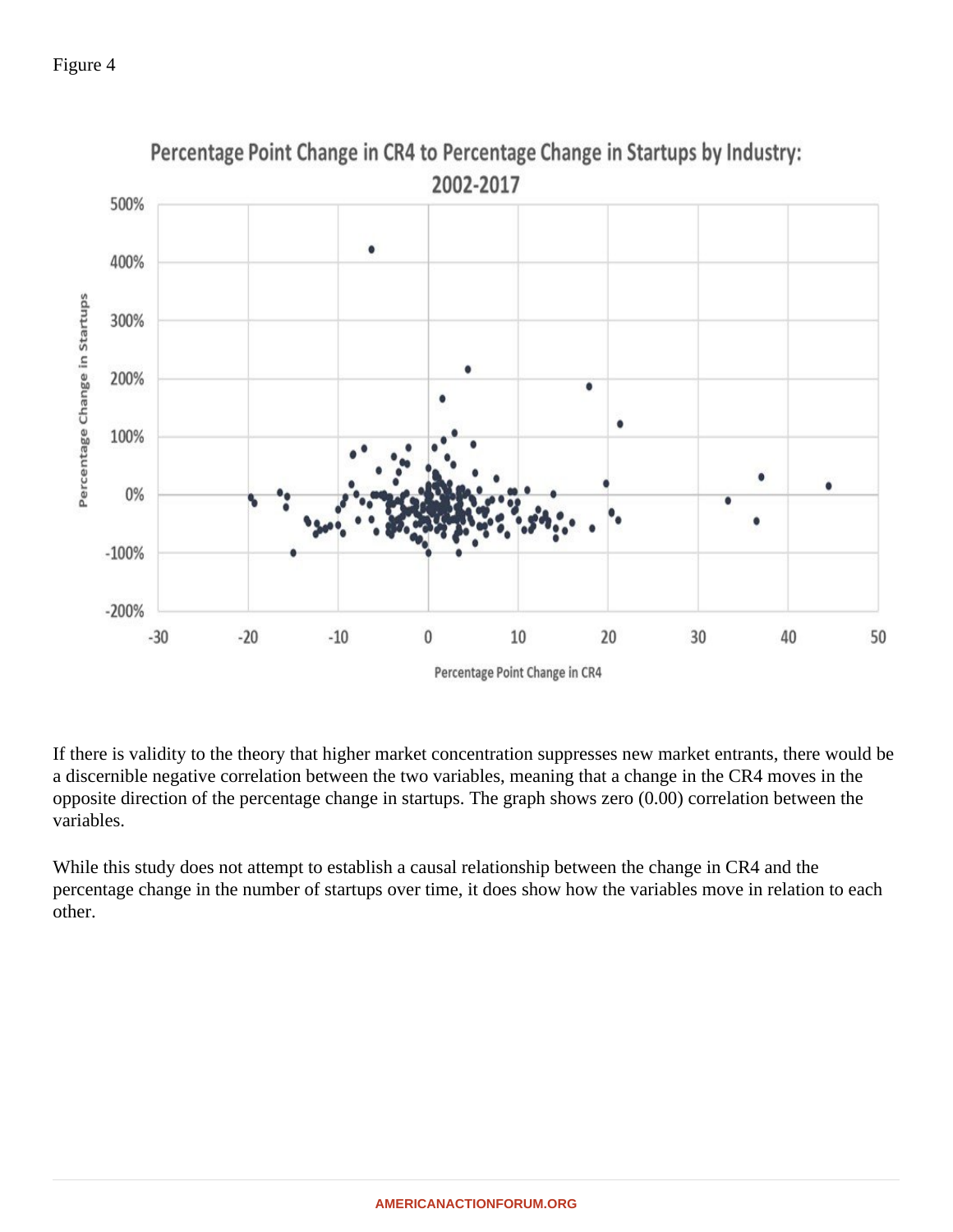As an alternative approach, this study examined the correlation between the percentage point change in the market concentration ratio and the share of startups in each industry to the total number of startups, rather than the total number of firms. This method would help answer the question of whether increased market concentration shifts startup activity from one industry to another. Based on the theory behind the proposed antitrust legislation, a percentage point change in the concentration ratio for a particular industry would be negatively correlated with a percentage point change in the industry share of startups to total startups. Like Figure 4, Figure 5 shows almost no correlation (-0.04) and refutes the theory that increased market concentration shifts startup activity.

Figure 5

High-tech and Big-tech Sectors

What about high-tech industries? Using the inition of high-tech industries from the U.S. Bureau of Labor Statistics, the sample is reduced to 20 industries. Figure 6 reveals a result similar to that of the overall sample There was a weak (-0.10), negative correlation between the percentage change in startups and the percentage point change in CR4.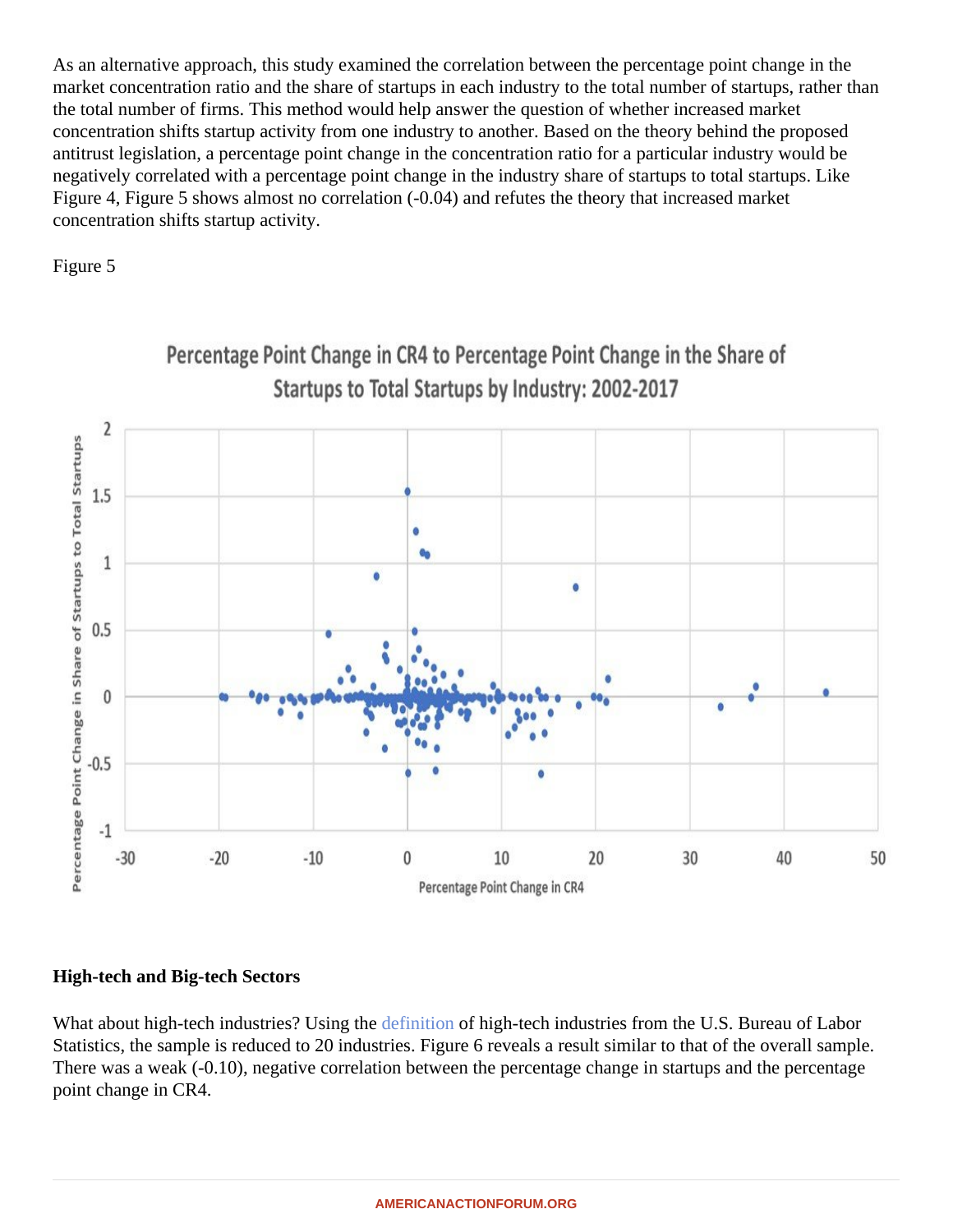Figure 6

The data showed a very different pattern when the scope was limited to the five big-tech firms targeted by proposed antitrust legislation. The U.S. Securities and Exchange Commission provides the NAICS code for [Amazon,](�� h t t p s : / / s e c . r e p o r t / T i c k e r / a m z n) [Apple](�� h t t p s : / / s e c . r e p o r t / T i c k e r / a a p l), FacebookGoogle, an[d Microsoft.](�� h t t p s : / / s e c . r e p o r t / T i c k e r / m s f t) Figure 7 shows a strong (0.71), positive correlation between the two variables for the five companies. This suggests that the two variables move in the same direction for these four industries (Google and Facebook share the same 4-digit NAICS code). It would be misguided to dr an overall conclusion based on such a limited sample, but the correlation had the opposite sign of what the hypothesis suggests. If these big-tech firms were using their increased market power to limit competition, a strong, negative correlation would be evident.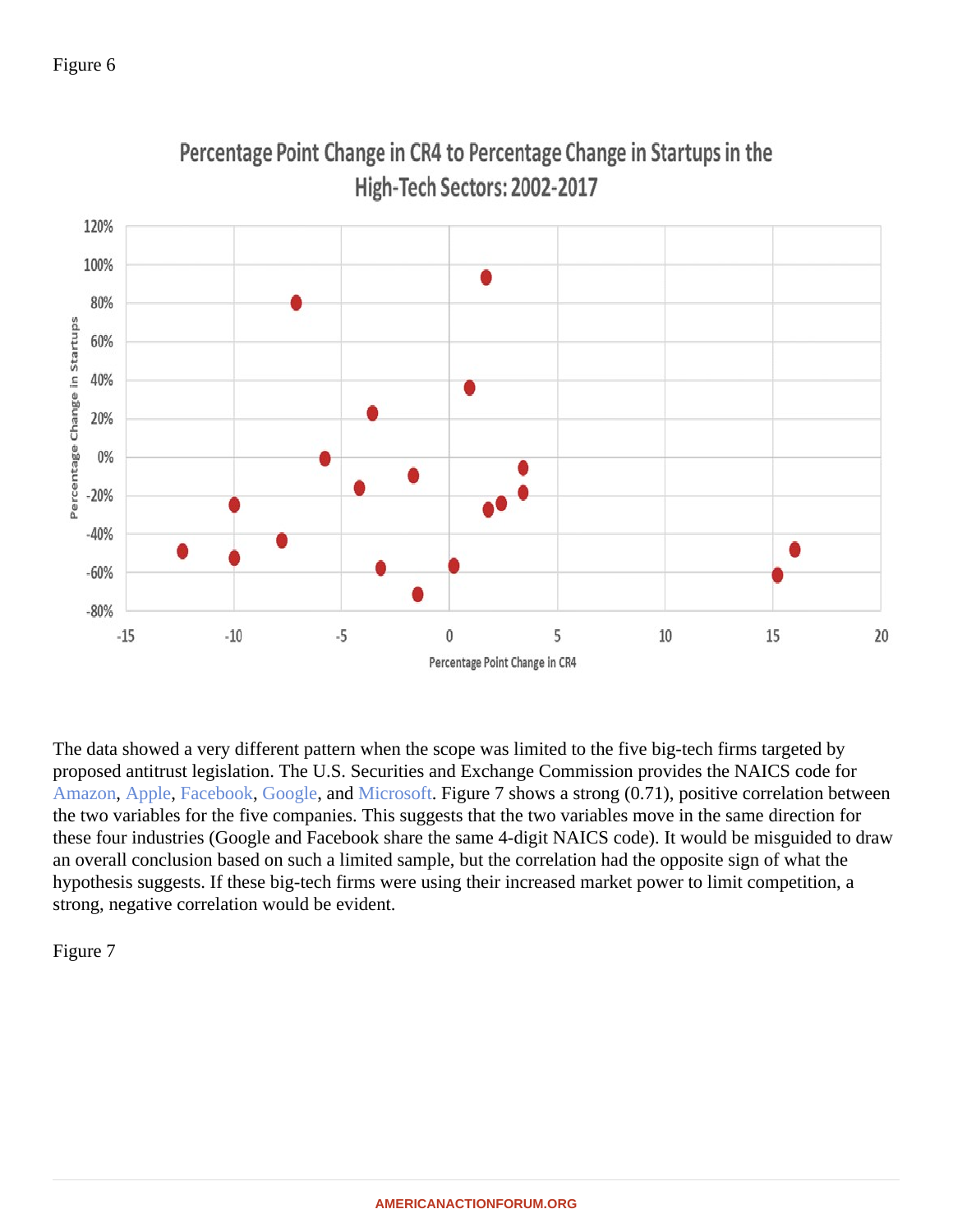Big-tech Acquisitions Might Spur Innovation, Not Suppress It

In an opinio[n published](�� h t t p s : / / t h e h i l l . c o m / b l o g s / c o n g r e s s - b l o g / t e c h n o l o g y / 5 7 8 1 3 3 - b i g - t e c h - p l a t f o r m s - s t i f l e - i n n o v a t i o n - t h r o u g h - a n t i c o m p e t i t i v e /) by The Hill, the author echoed the popularized opinion that Apple, Amazon, Facebook, Google, and Microsoft "have gobbled up over 600 companies to prevent competing technology that might displace them."

This study found no evidence to support this claim, and there are myriad reasons why. One such explanation was summarized in a CNB Cticle highlighting concerns among venture capitalists (VC) over the proposed changes to antitrust laws. The article warned that "tech investors say they're more concerned with how the bil could squash the buying market for start-ups and discourage further innovation." The article adds, "their fear i that if companies no longer have enough viable exit paths, institutional investors that back VCs...will shift their money elsewhere. In turn, VCs will have fewer funds to dole out to entrepreneurs, who may see less reason to take the risk of starting a new company."

Further evidence from the 220 Global Startup Outlook port from Silicon Valley Bank emphasized the importance of acquisition as a viable exit strategy among entrepreneurs. A majority (58 percent) of survey respondents cited being acquired as a realistic long-term goal for their company compared to 17 percent want to go public via an initial public offering (or IPO) and 14 percent planning to stay private. The remaining 11 percent did not know or preferred not to say. Similar responses were found with companies based in the United